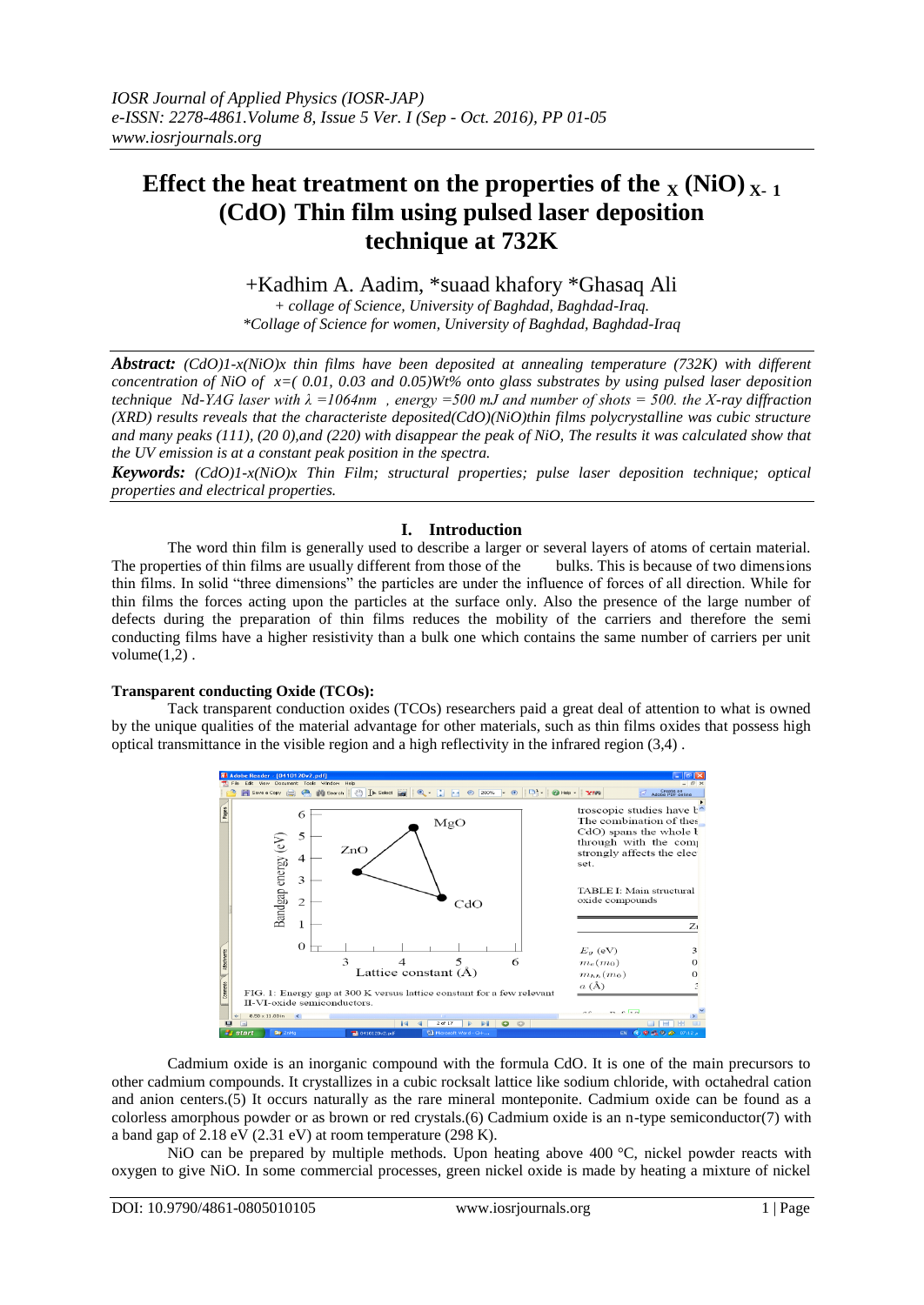powder and water at 1000 °C, the rate for this reaction can be increased by the addition of NiO.(8,9) The simplest and most successful method of preparation is through pyrolysis of a nickel(II) compounds such as the hydroxide, nitrate, and carbonate, which yield a light green powder.(10,11) Synthesis from the elements by heating the metal in oxygen can yield grey to black powders which indicates nonstoichiometry (12,13).

### **II. Experimental Details**

Cadmium oxide from Company with a purity of 99.99% and Nickel oxide(14) with purity of 99.99% were mixed together at different concentration of  $x = (0.1, 0.3, 0.5)$  Wt. % using rotary pump agate pump for 1 hour then the mixture was pressed into pellets of (1.5 cm) in diameter and (2.5 cm) thick, using hydraulic manually type (SPECAC), under pressure of 6.5 tons. The pellets were sintered in air at temperature of (450K) for 3 hour. The CdO:NiO films were deposited on glass slides substrates of  $(10\times10$  mm). The substrate were cleaned with dilated water using ultrasonic bath for 15 minute in order to deposit the films at room temperature then annealing treatment at  $(450C<sup>o</sup>)$  by furnace under vacuum  $(8*10-2 \text{ mbar})$  were carried out to the films. PLD technique was used to deposit the films under vacuum of  $(8\times10-2 \text{ mbar})$  using Nd:YAG laser with  $(\lambda=1064 \text{ nm})$ SHG Q-switching laser beam at 500 mJ, repetition frequency (6Hz) for 500 laser pulse is incident on the target surface making with an angle of 45° . The distance between the target and the Nd:YAG laser was set to (10 cm), and between the target and the substrate was (1.5 cm). The thickness of CdO:NiO thin film was carried out using optical interferometer method employing He-Ne laser 632 nm with incident angle 45°. This method depends on the interference of the laser beam reflected from thin film surface and then substrate .

#### **III. Results and Discussion**

#### **1- X-ray Characterization**

The X-ray diffraction (XRD) pattern of the CdO pure and doped NiO thin film deposited on glass substrate is illustrated in Figure1 ; the figur reveals a polycrystalline structure of the film. In this diffraction pattern, the peaks at 2θ correspond to diffraction from (111) and (200) and (220) planes of the CdO cubic phase with disappear the peak of NiO, respectively.

It is apparent from this figure that all films are preferentially orientated along (111) crystallographic directions and the preferential orientation peak for CdO doped film is sharp. This may be attributed to the crystallinity of the CdO film being improved with NiO doping.

| <b>NiO</b> | $2\theta$    | FWH(Deg. | Intensity | dhki   | G.S  | dhki   | hkl   | Phase |
|------------|--------------|----------|-----------|--------|------|--------|-------|-------|
| $\%$       | $($ Deg. $)$ |          | (a, u)    | Exp(A) | (nm) | Std(A) |       |       |
| pure       | 32.9620      | 0.2370   | 2601      | 2.7152 | 35.0 | 2.7110 | (111) | CdO   |
|            | 38.2280      | 0.2720   | 1599      | 2.3524 | 30.9 | 2.3478 | (200) | CdO   |
|            | 55.3430      | 0.3070   | 666       | 1.6587 | 29.2 | 1.6601 | (220) | CdO   |
| 1          | 32.9711      | 0.2432   | 2000      | 2.7145 | 34.1 | 2.7110 | (111) | CdO   |
|            | 38.2262      | 0.2795   | 1117      | 2.3525 | 30.1 | 2.3478 | (200) | CdO   |
|            | 55.3480      | 0.3422   | 463       | 1.6586 | 26.2 | 1.6601 | (220) | CdO   |
| 3          | 32.9711      | 0.2561   | 1658      | 2.7145 | 32.4 | 2.7110 | (111) | CdO   |
|            | 38.2811      | 0.2900   | 1146      | 2.3493 | 29.0 | 2.3478 | (200) | CdO   |
|            | 55.3487      | 0.3486   | 458       | 1.6585 | 25.7 | 1.6601 | (220) | CdO   |
| 5          | 32.9896      | 0.2584   | 1719      | 2.7130 | 32.1 | 2.7110 | (111) | CdO   |
|            | 38.3640      | 0.3295   | 653       | 2.3444 | 25.5 | 2.3478 | (200) | CdO   |
|            | 55.3481      | 0.3504   | 400       | 1.6586 | 25.6 | 1.6601 | (220) | CdO   |

**Fig1:** XRD diffraction for CdO pure and CdO:NiO with different concentration at 723K

### **2- Atomic force microscopy:**

AFM scans of the surface were carried out to study the change in the surface morphology of the films. AFM images of pure and CdO doped NiO films are shown in Fig2. The roughness of the films. The 2.5\_m×2.5\_mimages are utilized for measuring the surface roughness of the films. The roughness of the pure CdO film is measured to be 12.49 nm. Further, the roughness of the samples decreases with increase in doping concentration. The roughness of 1, 3, and 5 wt.% CdO doped NiO measured is 12.49nm,9.48nm,13.2nm and 18.6nm respectively.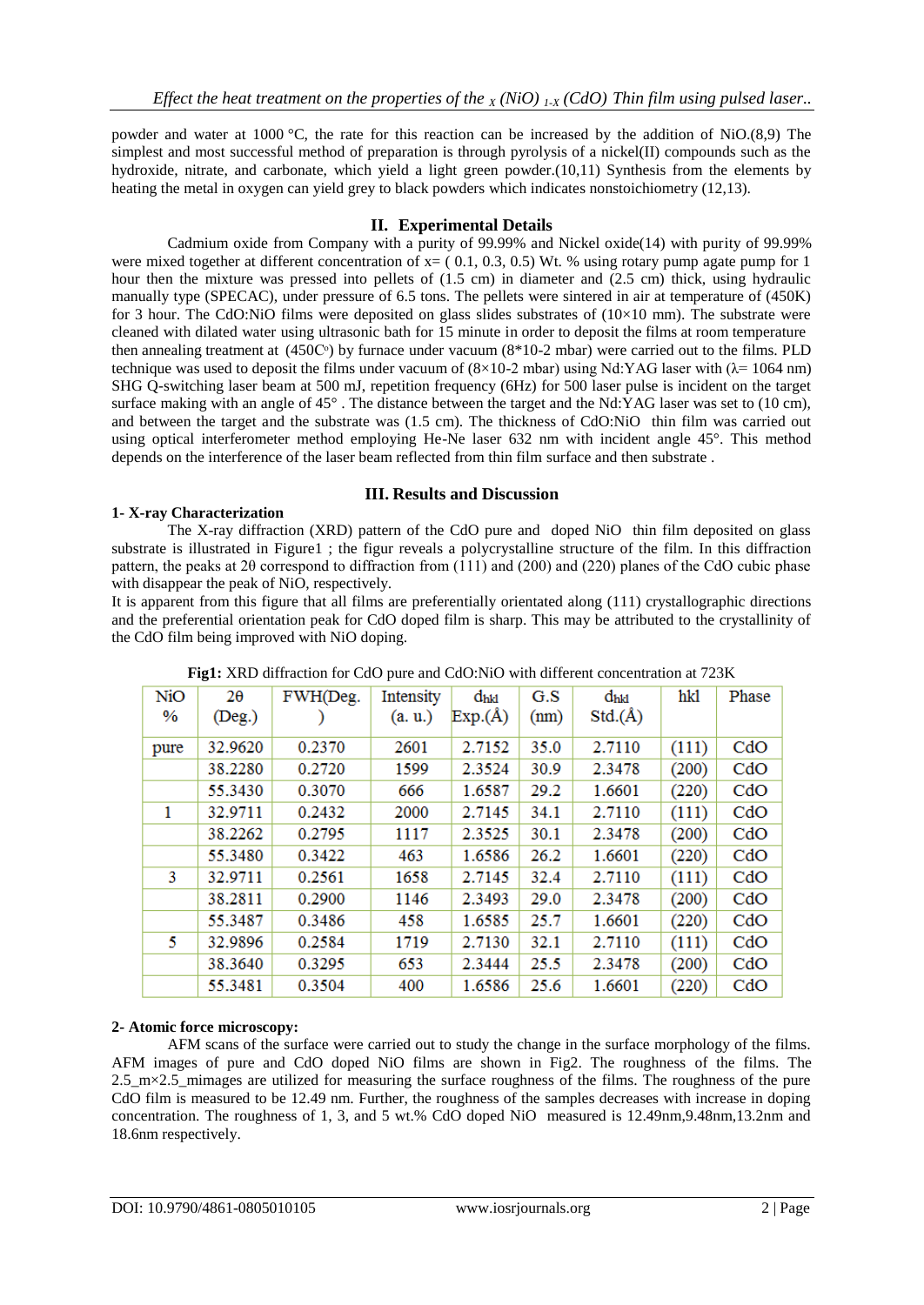

*CdO:0.03NiO CdO:0.05NiO* **Fig2:** Atomic force microscopy for CdO pure and CdO:NiO with different concentration at 723K

### **3- Optical properties:**

The absorption spectrum of the CdO pure and CdO:NiO thin films deposited on glass substrates is shown in Figur3 below. The Figure shows low absorption coefficient in the UV region, whereas it is transparent in the visible region for CdO film, and it is decreasing and shifted toward the visible region for CdO doped NiO film with increasing of wavelength.

Figure shows the optical transmission spectra with wavelength from 400 nm to 1100 nm of the CdO doped NiO thin films. It is observed from this figure that the films show high transmission in the visible region and it well be constant. The optical transmittance increases for CdO doped NiO film .

Assuming direct transition, the dependance of  $(αhv)$  2 on the photon energy hv is plotted following Tauce relation. The extrapolation of the linear part of the above plot to  $(\alpha hv)2 = 0$  gives the energy gap values of the CdO and NiO doped films, which were found to be about 2.4 and 2.53 eV respectively. It can be noticed from this figure that the value of energy gap is increasing for CdO doped NiO film. These values are in a good agreement with the values presented by other workers.

Fig3: Absorption spectra of CdO doped NiO at 723K.

Fig4:Transmission spectra of CdO doped NiO at 723K.

Fig5: The energy gap of CdO:NiO after annealing at 723K.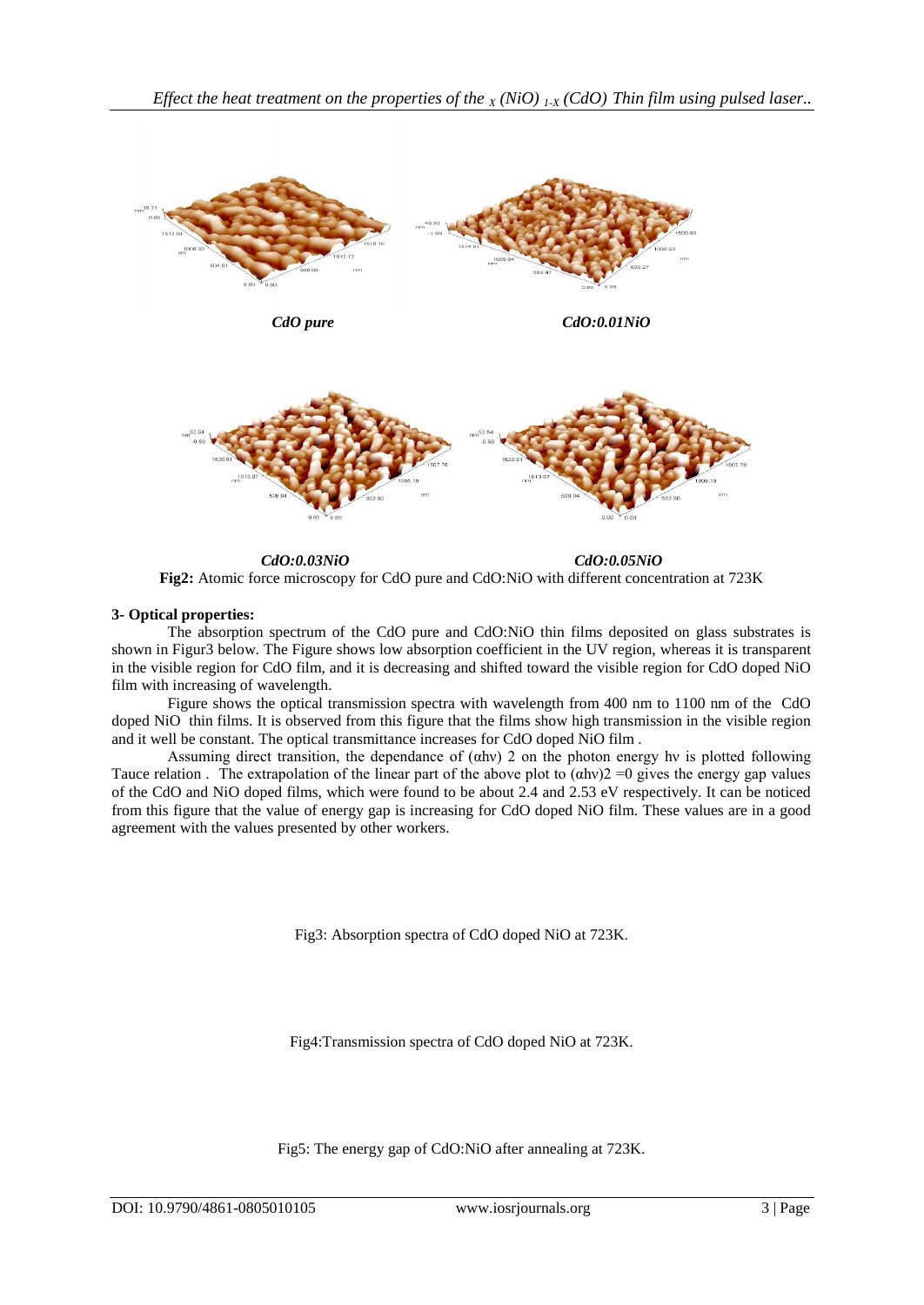#### **4- Electrical properties:**

The Hall measurements show that the CdO:NiO films are n-type semiconductor, The observed characteristics were supported from the measurement of resistivity, mobility and Hall coefficient as illustrated in table. The result shows that the mobility and conductivity increase when Cdo doped NiO, where the resistivity increases.

Table below illustrates the main parameters estimated from Hall Effect measurements for (CdO)1 x(NiO)x films with different concentration of NiO at (723) K, respectively. It is clear from this table that the all samples have a negative Hall coefficient (n-type), i.e. Hall voltage decreases with increasing of the current. Figure show carriers concentration (nH) and Hall mobility (μH) as a function of concentration and different annealing temperature. It is clear that the carrier concentration nH increases while the Hall mobility μH decreases with the increasing of NiO content .When the films were annealed lead to showed an opposite manner a increasing in the nH while increasing in the value μH, as shown in Table . Increases the density of charge carriers is essentially because of the lowering the potential barrier. While the decreasing of mobility is come from the inverse relation between μH and nH.

| <b>Material</b>         | Rн                            | σ              | type             | μн                                     | $N_H$               |
|-------------------------|-------------------------------|----------------|------------------|----------------------------------------|---------------------|
|                         | $\left(\frac{cm^3}{C}\right)$ | $(Q, cm)^{-1}$ |                  | $\left(\frac{cm^2}{V}.\text{s}\right)$ | (cm <sup>-3</sup> ) |
| CdO pure                | 10.18E-02                     | $2.54E + 02$   | N                | 25.9                                   | 6.19 * $10^{19}$    |
| NiO pure                | $1.56E + 0.5$                 | $4.17E-06$     | P                | 65.057                                 | $1.2*10^{12}$       |
| $CdO$ :1% $NiO$ at 723K | $4.05E + 07$                  | $3.03E + 03$   | N                | $1.02*10-3$                            | $1.54*10^{11}$      |
| $CdO$ :3% $NiO$ at 723K | 5.17E-05                      | $2.53E + 03$   | $\boldsymbol{N}$ | $1.3*10-1$                             | $1.12*10^{23}$      |
| $CdO$ :5% $NiO$ at 723K | $2.86E - 03$                  | $2.95E + 02$   | N                | $2.1*10-1$                             | $2.19*10^{21}$      |

**Fig6:**Carrier concentration (nH) as a function of NiO content at room temperature and 723K for (CdO)1-x (NiO)x films.

**Fig7:** Hall mobility (μH) as a function of NiO at 723K for (CdO)1-x (NiO)x films

### **DC Conductivity**

Figures below shows the variation of lnσd.c versus 1000/T for (CdO)1-x(NiO)x film deposited by pluses laser on glass substrates with different concentration of NiO  $x=(0.01,0.03,0.05)$  Wt. % at annealing temperatures (723K), with average thickness of (500) nm. From this figure, it is found that there are two stages of d.c conductivity mechanism through out the temperatures range (283-363K).

**Fig8:** The relation between Ln (σ) versus reciprocal of temperature (1000/T) (CdO)1-x(NiO)x films with different concentration of NiO at 723K.

| concentration | $E_{al}$ (eV) | Range $(K)$ | $\sigma_{RT}(\Omega^{-1}.cm^{-1})$ | $\rho(\Omega, cm)$ |
|---------------|---------------|-------------|------------------------------------|--------------------|
| pure          | 0.045         | 283-363     | 7.60E-02                           | $1.32E + 01$       |
| 0.01          | 0.033         | 283-363     | 5.23E-04                           | $1.91E + 0.3$      |
| 0.03          | 0.028         | 283-363     | 5.79E-05                           | $1.73E + 04$       |
| 0.05          | 0.014         | 283-363     | 3.91E-05                           | $2.56E + 04$       |

The values of the Ea1 at 723K annealing temperature.